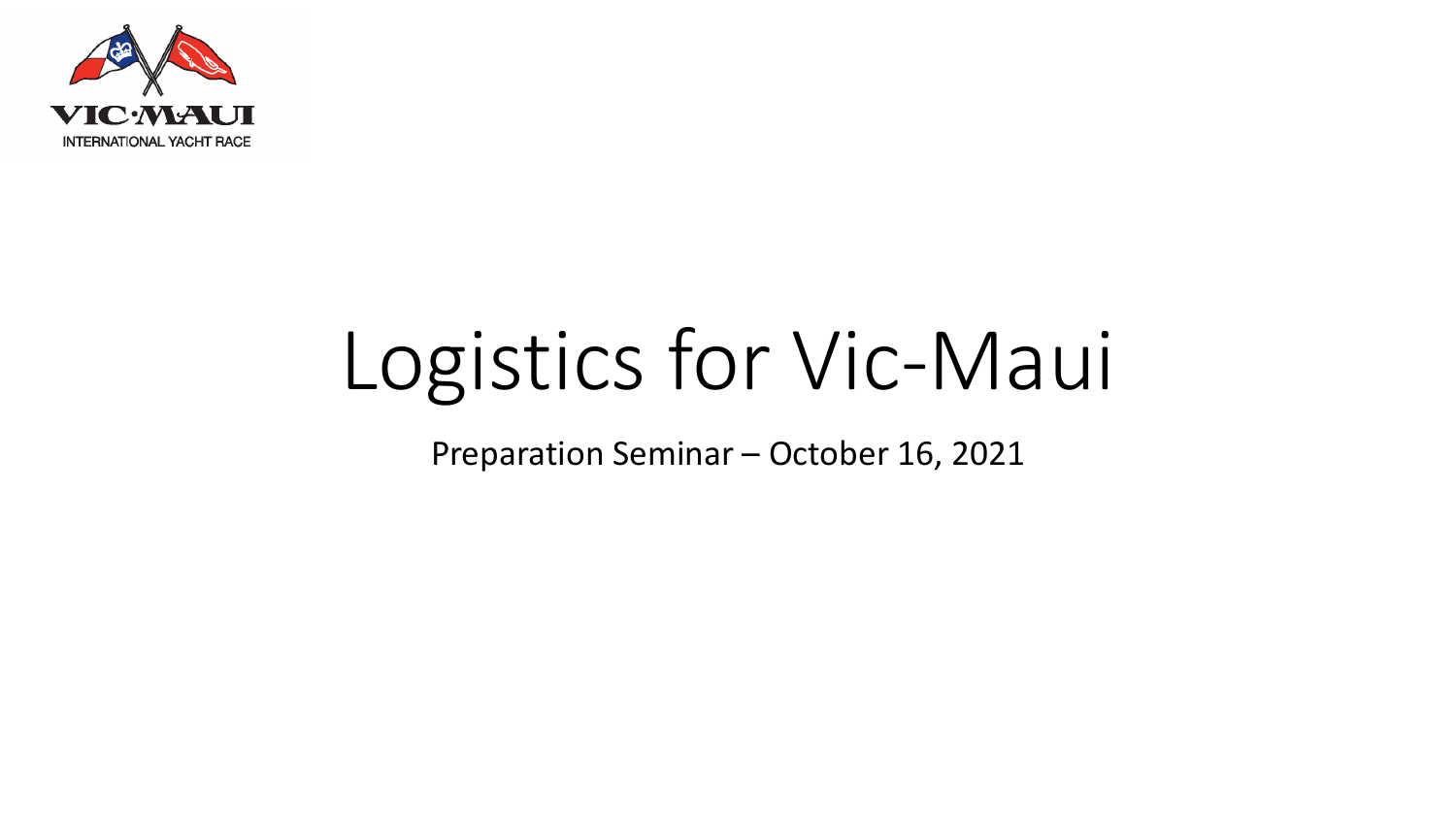## Getting Organized

- The team is more than the Race Crew; there are family, friends and supporters too.
- Designate additional team contacts:
	- To receive race information to help you prepare for the race
	- Team Social Coordinator to receive Vic-Maui pre-start and post-finish event info
- Organize communications: contact lists for crew, family, friends, suppliers
- Team App (e.g. Team Snap), Facebook, Twitter, email, phone
- Provide complete boat/crew information to race organizers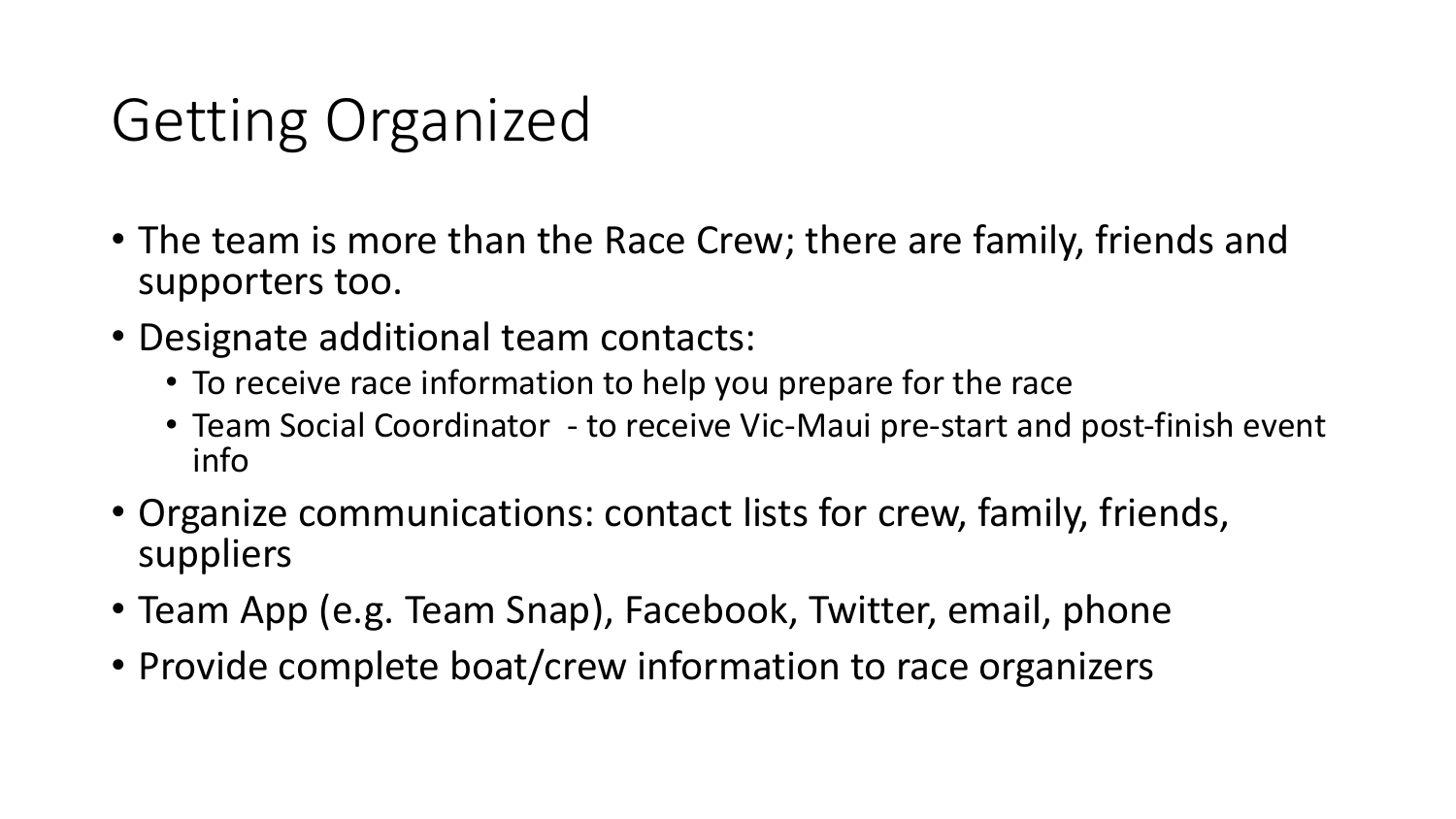### Before Victoria

- Encourage your families, friends, and supporters to be in Victoria with you!
- Coordinate a Spectator Boat for family & friends
- Book flights and accommodations for both Victoria & Lahaina, Maui
- International travel requirements for crew & boat (US & Canada)
- Order crew swag (2022 Vic-Maui merchandise is available online)
- Order your Vic-Maui event tickets
- Restaurant reservations for your team/family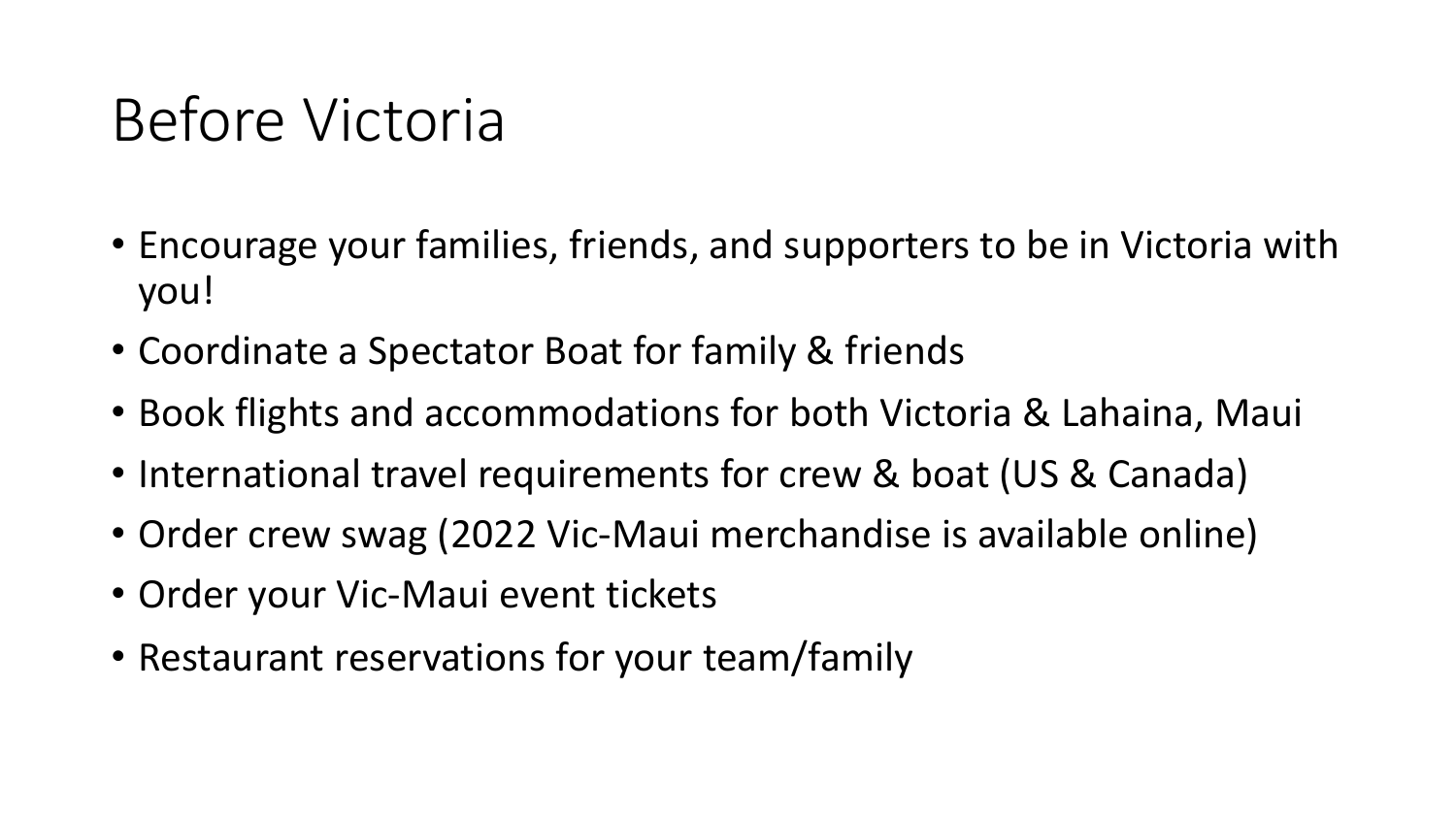#### Victoria

- Arrive/Check-in 2 days prior to your race start
- Moorage in Victoria Harbour
	- Competitor boats will be assigned moorage
	- Spectator boats are encouraged to arrive with their competitor boat
- Final / last minute provisions and preparations on the boat
- Send-off Party(s)
- Team photographer(s) make sure someone is capturing the fun memories!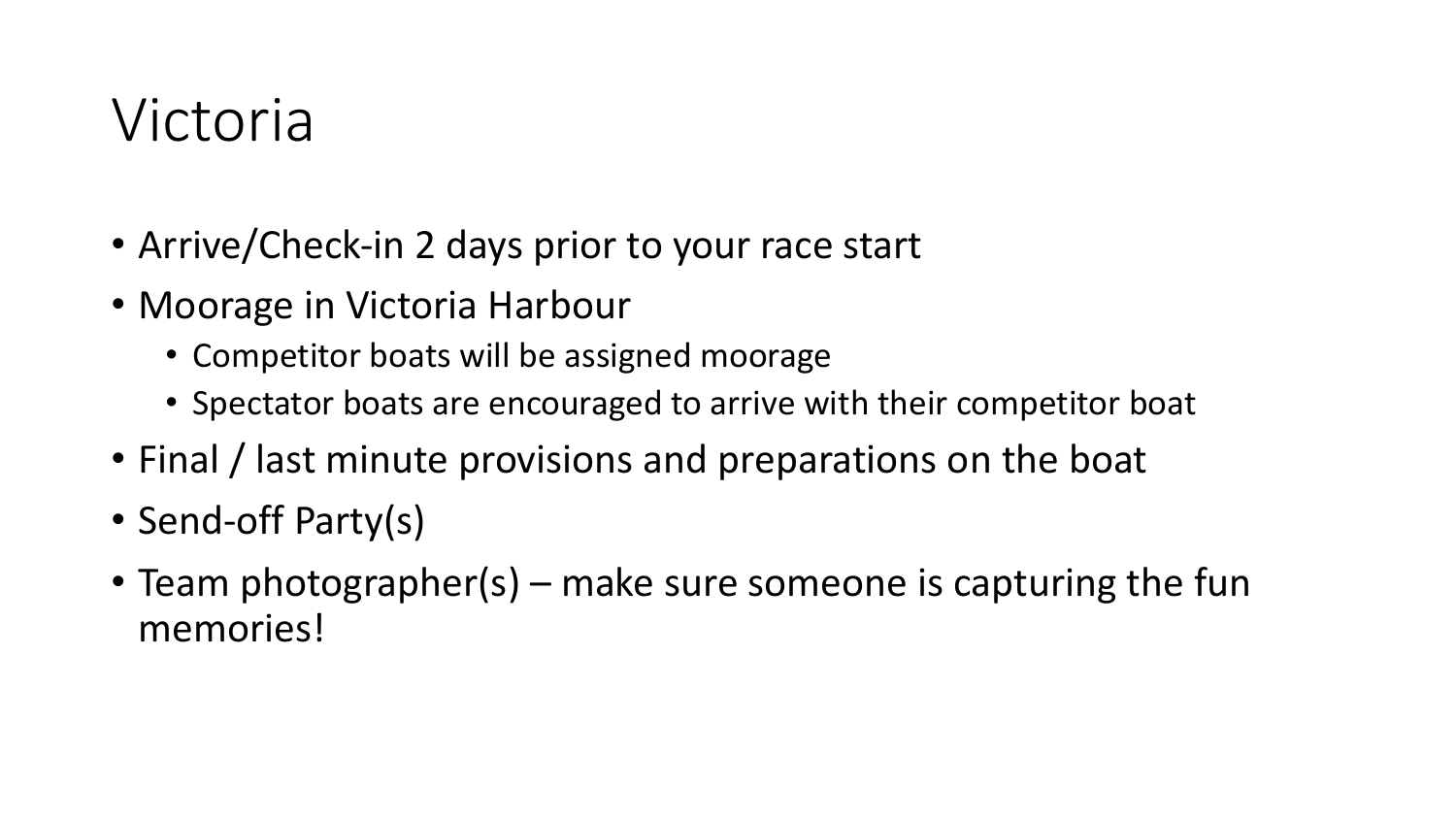## During the Race

- Some logistics to handle with help from someone on shore:
	- Manage & filter email flow to/from boat (bandwidth is limited)
	- Update to your team blogs or websites
	- Shipments to Lahaina delivery gear for boat, luggage for race crew
	- Order and ship parts to Lahaina if needed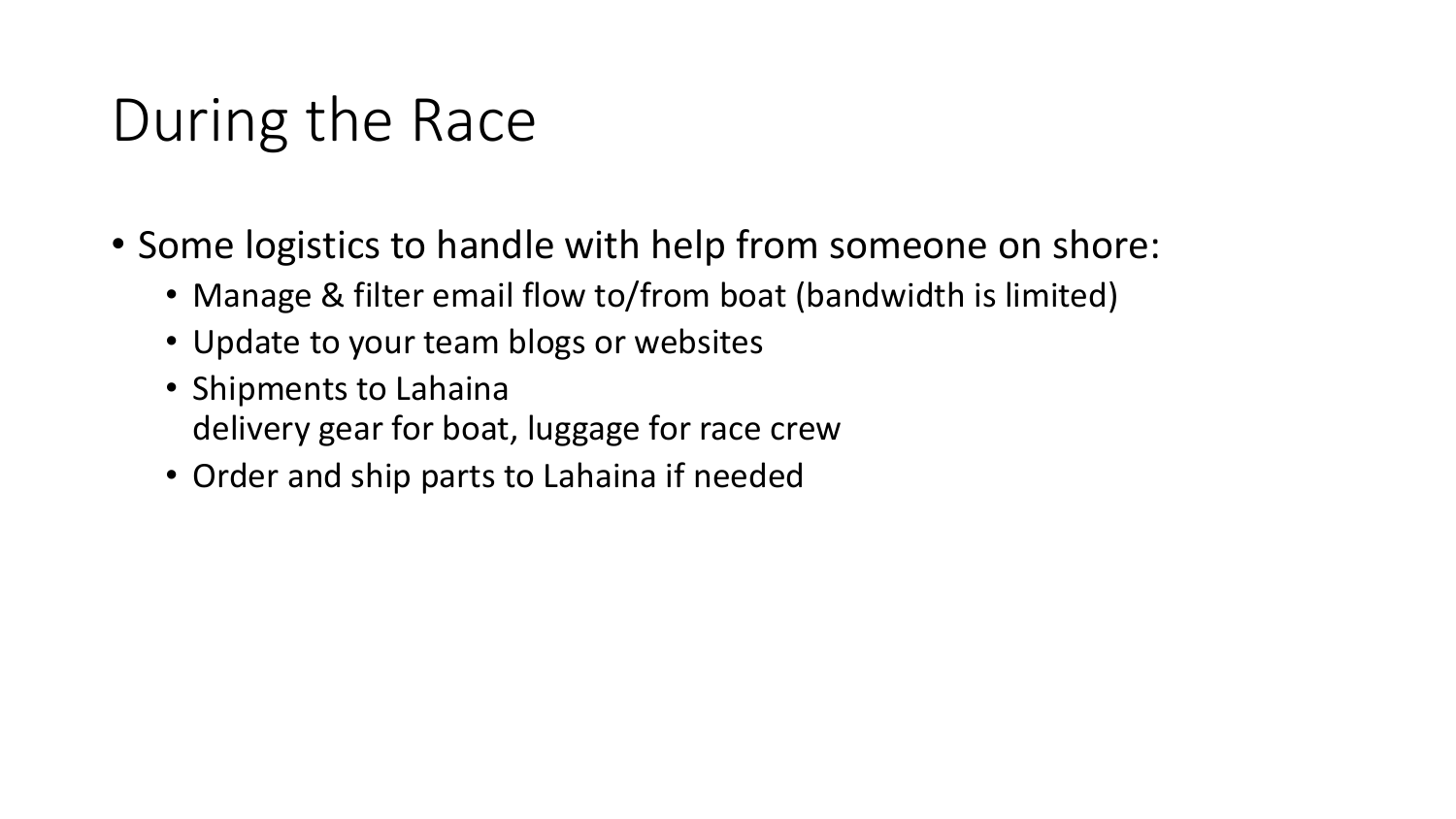## Maui

- Arriving
	- Family & friends Lahaina Yacht Club
	- Waiting Wahine luncheon
	- Getting to Hawaii on the Boat
- Greeting Party (waiting 24/7 for your arrival)
	- Lahaina Sponsor & your family/friends in Maui at the Lahaina YC
- Moorage
	- Lahaina Small Boat Harbor & moorings in the Roadstead & anchoring in 50'
- Customs/check-in
- Awards Party! (July 23rd)